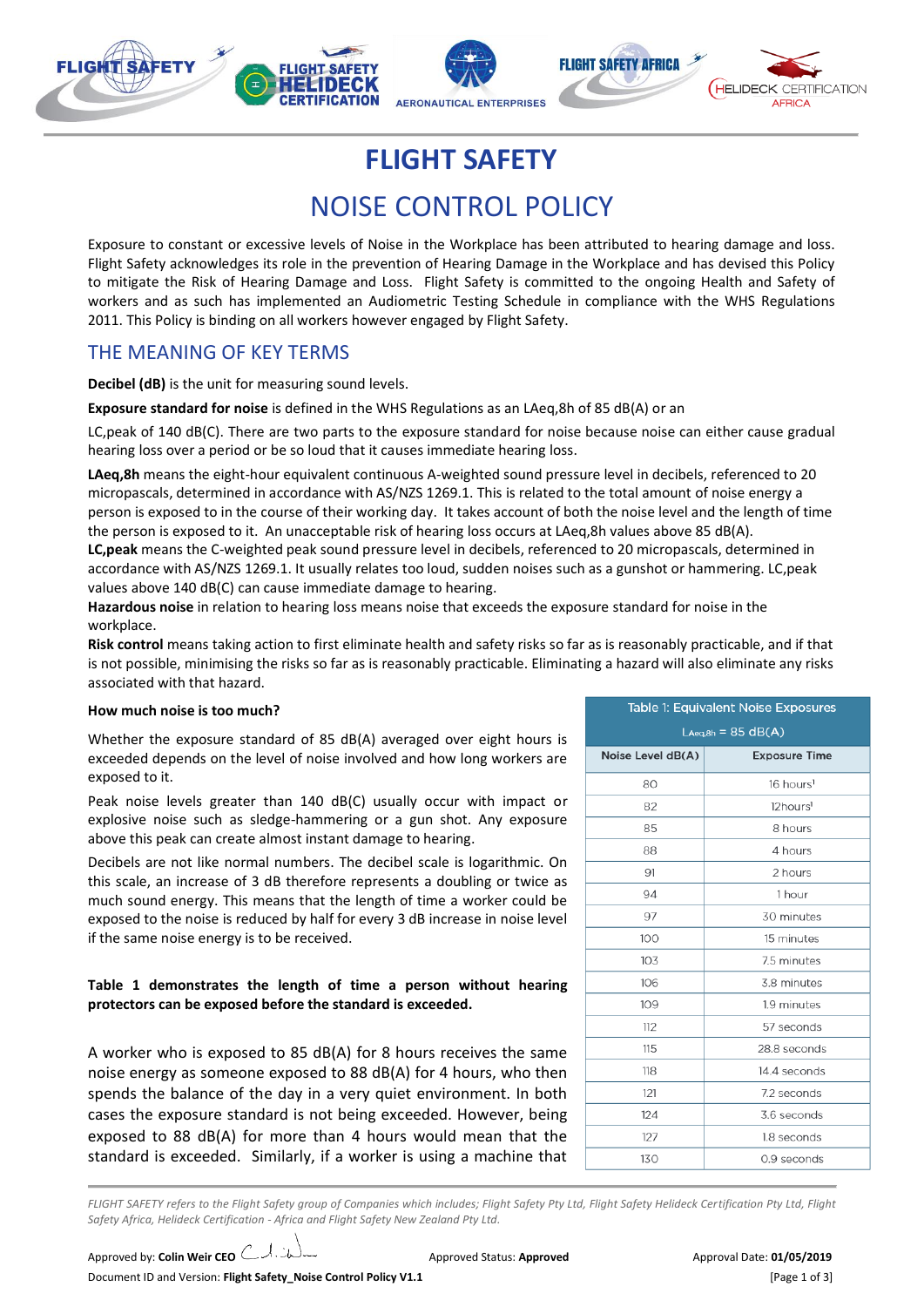

generates 121 dB(A) then the exposure standard would be exceeded after only 7.2 seconds.

There is a big range in different people's susceptibility to hearing loss from noise. Research shows that 8 hour average daily noise exposure levels below 75 dB(A) or instantaneous peak noise levels below 130 dB(C) are unlikely to cause hearing loss. With progressively increasing levels, the risk becomes greater.

The WHS Regulations set the exposure standard for noise at an LAeq,8h of 85 dB(A) and a peak noise level at 140 dB(C), which protects most but not all people. Therefore, workplace noise should be kept lower than the exposure standard for noise if reasonably practicable.

## OTHER EFFECTS OF NOISE

Noise at levels that do not damage hearing can have other adverse health effects. This can arise when noise chronically interferes with concentration and communication. Persistent noise stress can increase the risk of fatigue and cardiovascular disorders including high blood pressure and heart disease.

Although safe levels to guard against these effects have not yet been fully determined, as a guide, the risk of adverse health effects can be minimised by keeping noise levels below:

- 50 dB(A) where work is being carried out that requires high concentration or effortless conversation
- 70 dB(A) where more routine work is being carried out that requires speed or attentiveness or where it is important to carry on conversations.

These levels include the noise from other work being carried out within the workplace.

To work safely, workers must also be able to hear warning signals above any other noise (ambient noise) at the workplace.

As personal protective equipment (PPE) is to be used at the workplace, Flight Safety has selected Hearing Protection to:

- minimise risk to health and safety,
- suit the nature of the work and any hazard associated with the work,
- be of a suitable size and fit and reasonably comfortable for the person wearing it,
- and be used by the worker, so far as is reasonably practicable.

A worker must, so far as reasonably able, wear the PPE in accordance with any information, training or reasonable instruction given by both Flight Safety Officials and Organisations in charge of the WHS of the Workplaces involved in all Inspections. Following Placard directions to use Hearing Protection is required at all Workplaces.

### RECOMMENDED HEARING PROTECTION

It is important to select the most appropriate hearing protection for the situation and task being performed. While it is important to be afforded the best protection from hearing damage and loss, it is equally important to be able to hear your surroundings. Wearing protection that cuts out all sound can present new risks such as an inability to hear verbal instructions and being able to hear well enough to be alerted by warning bells, whistles and sirens. As such the Inspectors and Auditors need to be able to assess the situation and select the most appropriate level of protection required.

*FLIGHT SAFETY refers to the Flight Safety group of Companies which includes; Flight Safety Pty Ltd, Flight Safety Helideck Certification Pty Ltd, Flight Safety Africa, Helideck Certification - Africa and Flight Safety New Zealand Pty Ltd.*